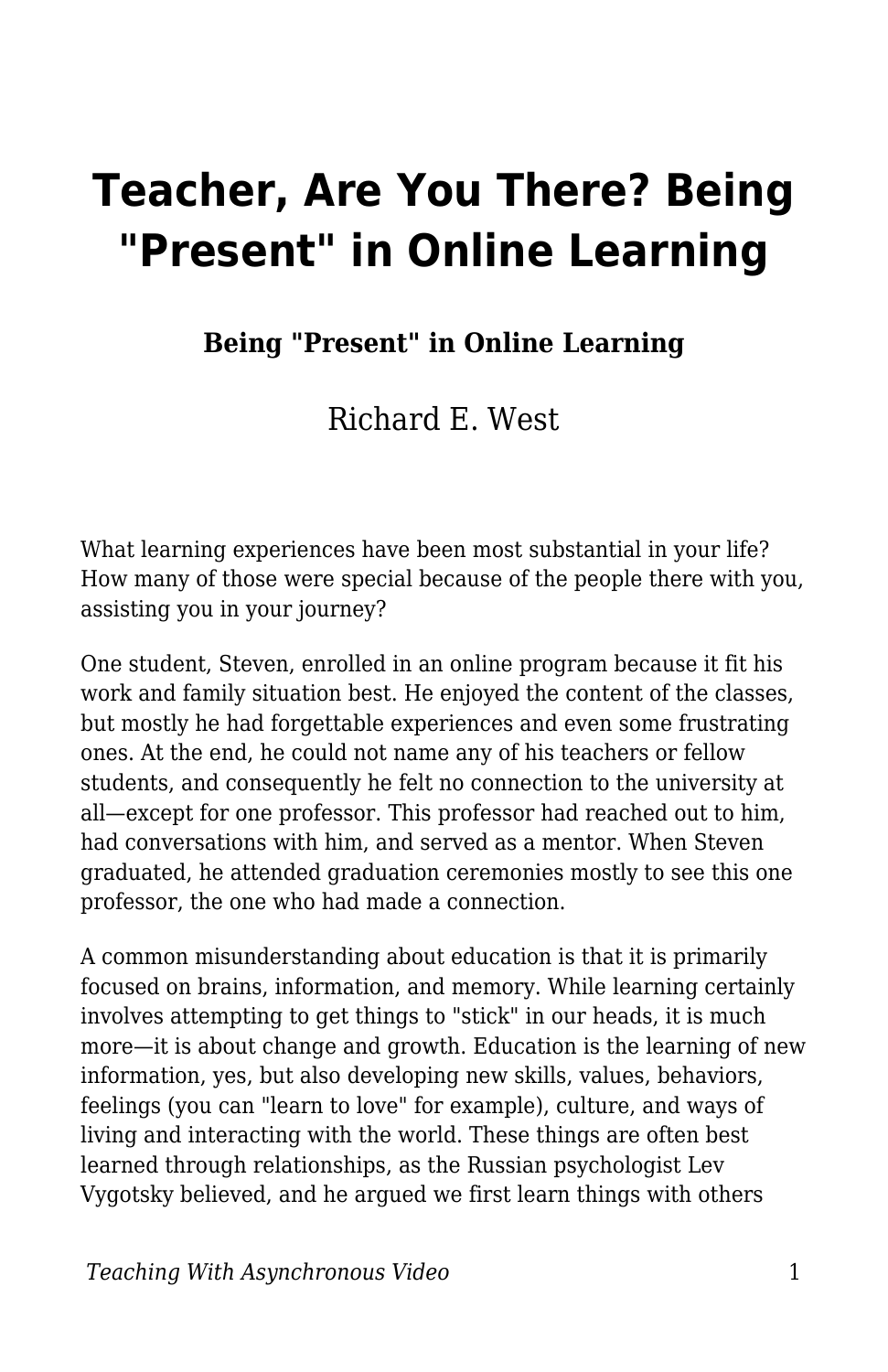before we can internalize them ourselves.

As online education continues to expand, we have learned that effective learning involves human relationships—even if we are not physically together in a classroom. While it is possible to participate in a course in which the student reads a textbook, completes assignments, and takes exams without ever communicating with an instructor, that type of experience is often hollow. Richard Culatta, former director of the Office of Educational Technology for the US Department of Education and current Chief Executive Officer for the International Society for Technology in Education, said, "Learning is inherently social," before adding, "We need to see a shift in using tech less for presenting content and more as a tool to design, create, explore, and connect."<sup>Footnote1</sup>



"Learning is inherently social. We need to see a shift in using tech less for presenting content and more as a tool to design, create, explore, and connect." --Richard Culatta

Video technologies are part of that shift in helping online learners feel connected to teachers and peers. This connection comes from people developing the sense that they are "present" in the class, even if they are not physically in the same room. How is it possible to be present when you are physically separated?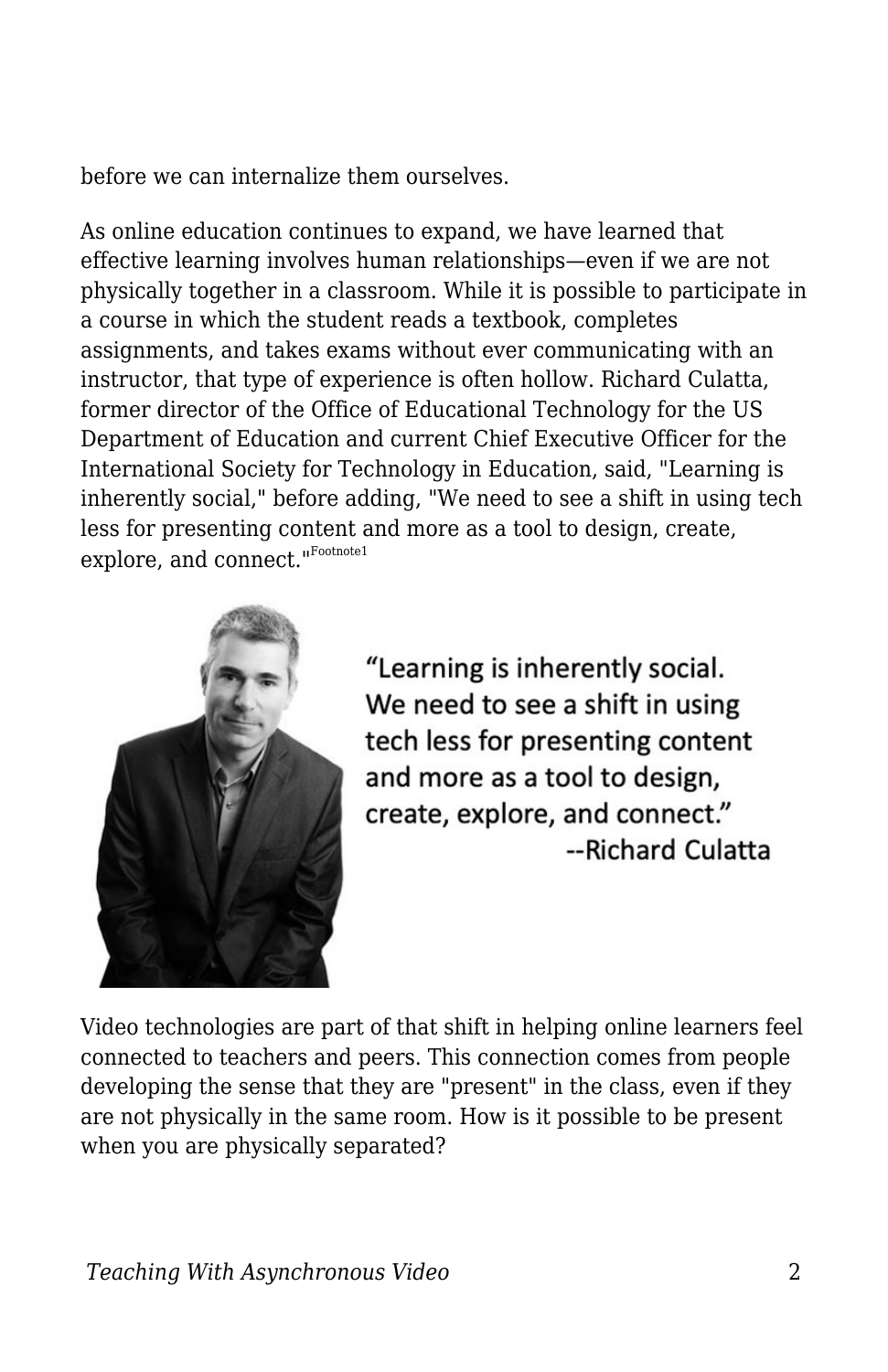### **1. Show the Real You**

In all human relationships, we feel closer to someone who seems authentic and similar to ourselves. For example, Jimmy Fallon, John Krasinski, and other celebrities were able to expand their popularity during the COVID-19 home quarantines of 2020 by recording their shows at home. Family interruptions, dressing "down," and sneak peaks at their homes [\(Jimmy Fallon has a slide!\)](https://www.today.com/popculture/jimmy-fallon-has-slide-his-house-we-have-lot-questions-t176525) helped them feel more real and human to their viewers.

As another example, Joe Wicks, [the "Body Coach,"](https://www.youtube.com/channel/UCAxW1XT0iEJo0TYlRfn6rYQ) grew astronomically in popularity as he led the world in daily physical education exercises during the home quarantine period. One regular feature of his workout videos was that he would change out the items on the shelves behind him (see figure 1) and invite viewers to guess what was new. He would then describe each item and explain why it was special to him.



**Figure 1. Joe Wicks workout at home**

For teachers, although it may be inappropriate to share some aspects of our personal lives with students, we can still shorten the distance between us and the students by showing some parts of our authentic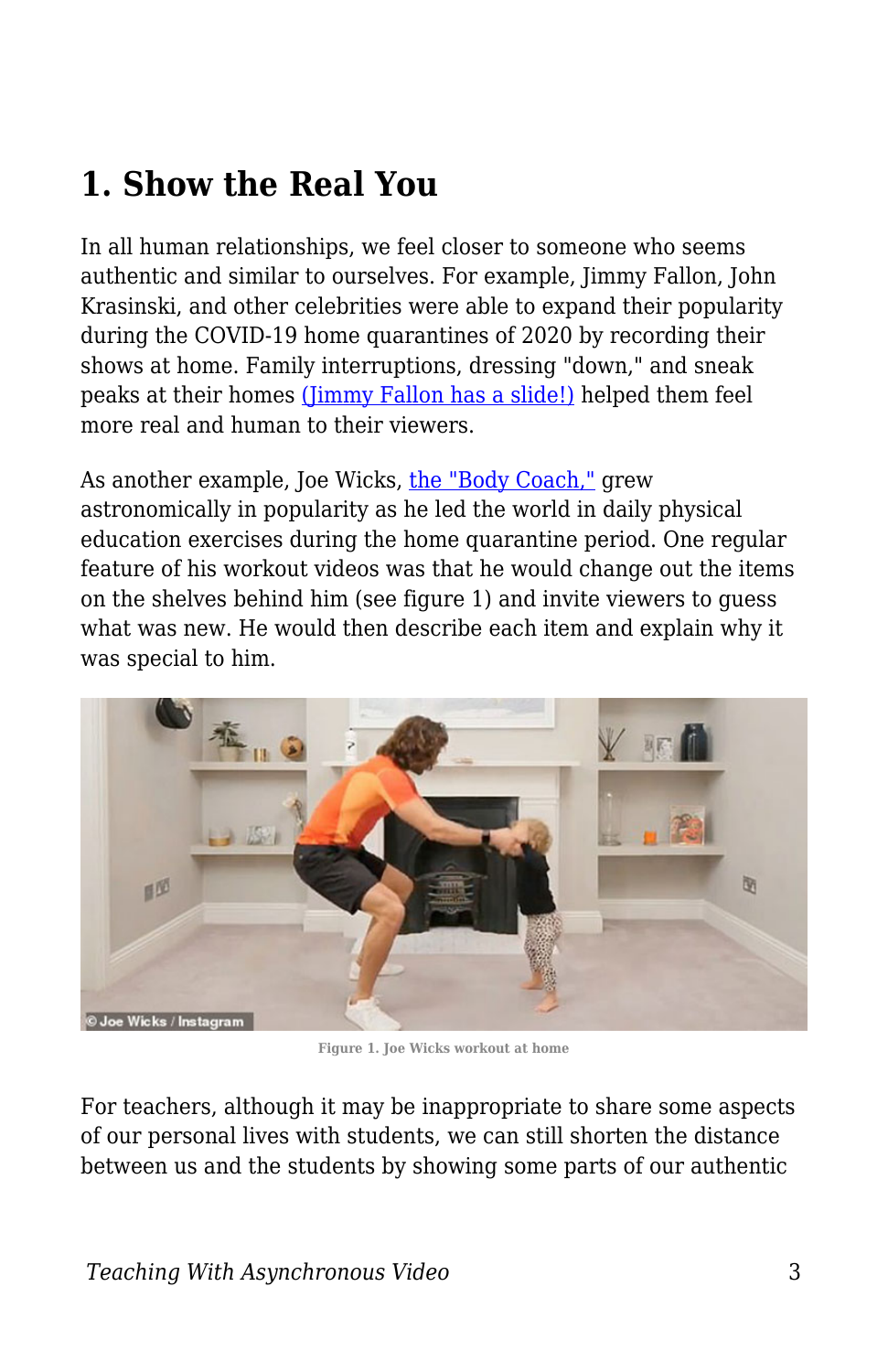selves. One time I was recording a video to my students and my toddler climbed up on my lap, interrupting me. At first I was frustrated by this interruption. However, later my students said, "It's really fun to see you at home. You're like a regular person!" For another example, consider this video of Chris Haskell, a clinical associate professor at Boise State University. How do the items in his background help you understand Haskell as a professional? What about as a person?



**Figure 2. Chris Haskell video showing part of his office**

**Tip!** Record videos from different locations in your home, office, or community. While you should be careful not to overdo it, a few seconds showing your personality can make learning fun. As an example, Lloyd Rieber of the University of Georgia recorded introductions to his videos from his farm, sitting next to his favorite cow, before moving on to the formal instruction parts of the lesson. Years later, students may not remember everything Rieber taught, but they will remember who he was as a person.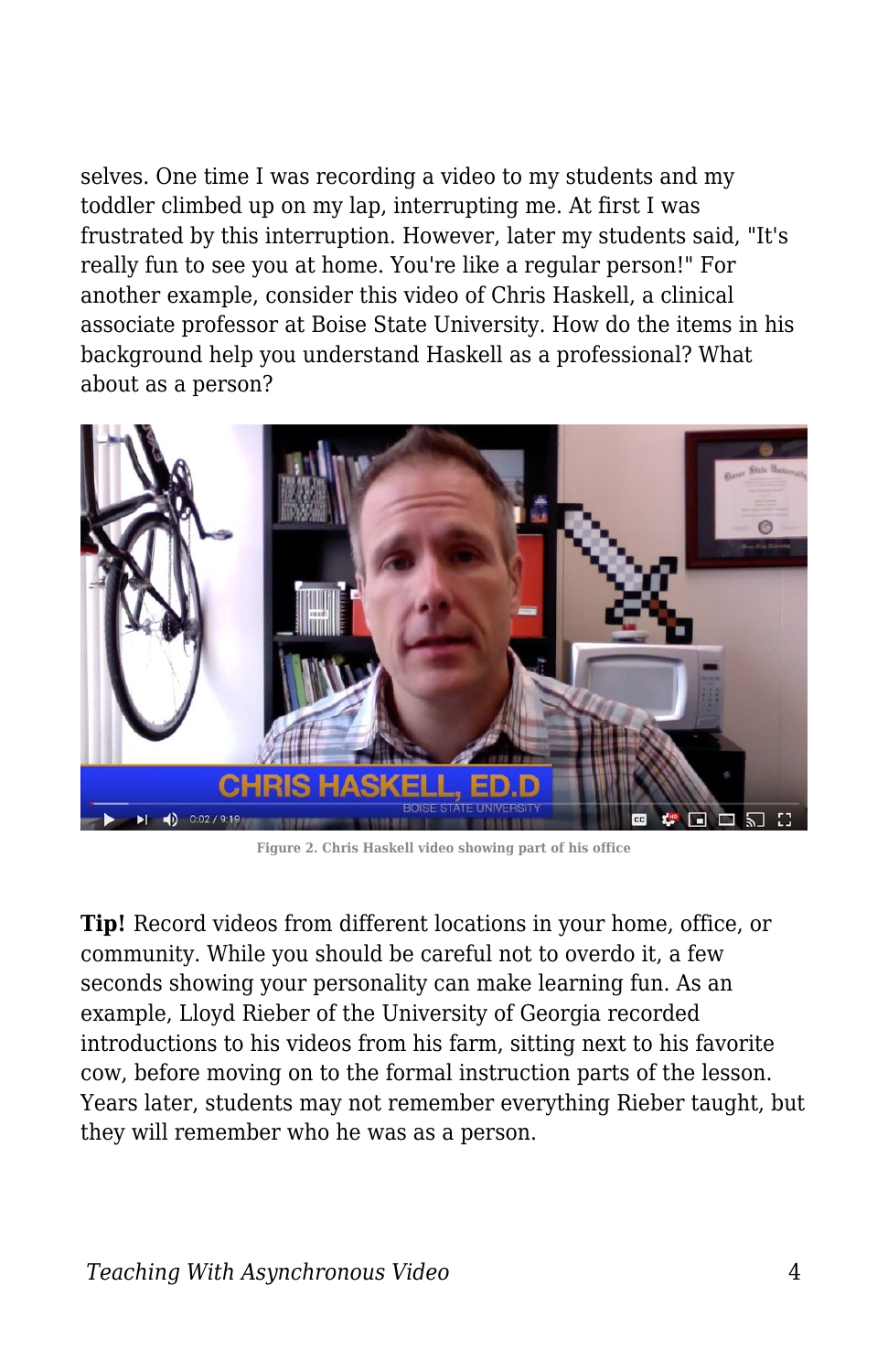

[Watch on YouTube https://edtechbooks.org/-DkfE](https://www.youtube.com/embed/X93BVC-1oew?autoplay=1&rel=0&showinfo=0&modestbranding=1) **Lloyd Rieber teaching about needs assessment after feeding Anabelle**

# **2. Express (the Right) Emotions**

Our eyes, ears, and other senses have evolved to take in a tremendous amount of information each second. Not only do we hear or see what someone has said or shown us; we also notice, unconsciously, details about *how* the message was communicated. For example, a simple statement such as, "I am so happy to see you today!" can carry the opposite meaning if you say it with a furrowed brow, terse tone, rolled eyes, or crossed arms. As another example, animators have become so skillful at using nonverbal communication that an entire story can be told without any dialogue. See, for example, Pixar's popular shorts "For the Birds" or ["Geri's Game."](https://www.youtube.com/watch?v=9IYRC7g2ICg)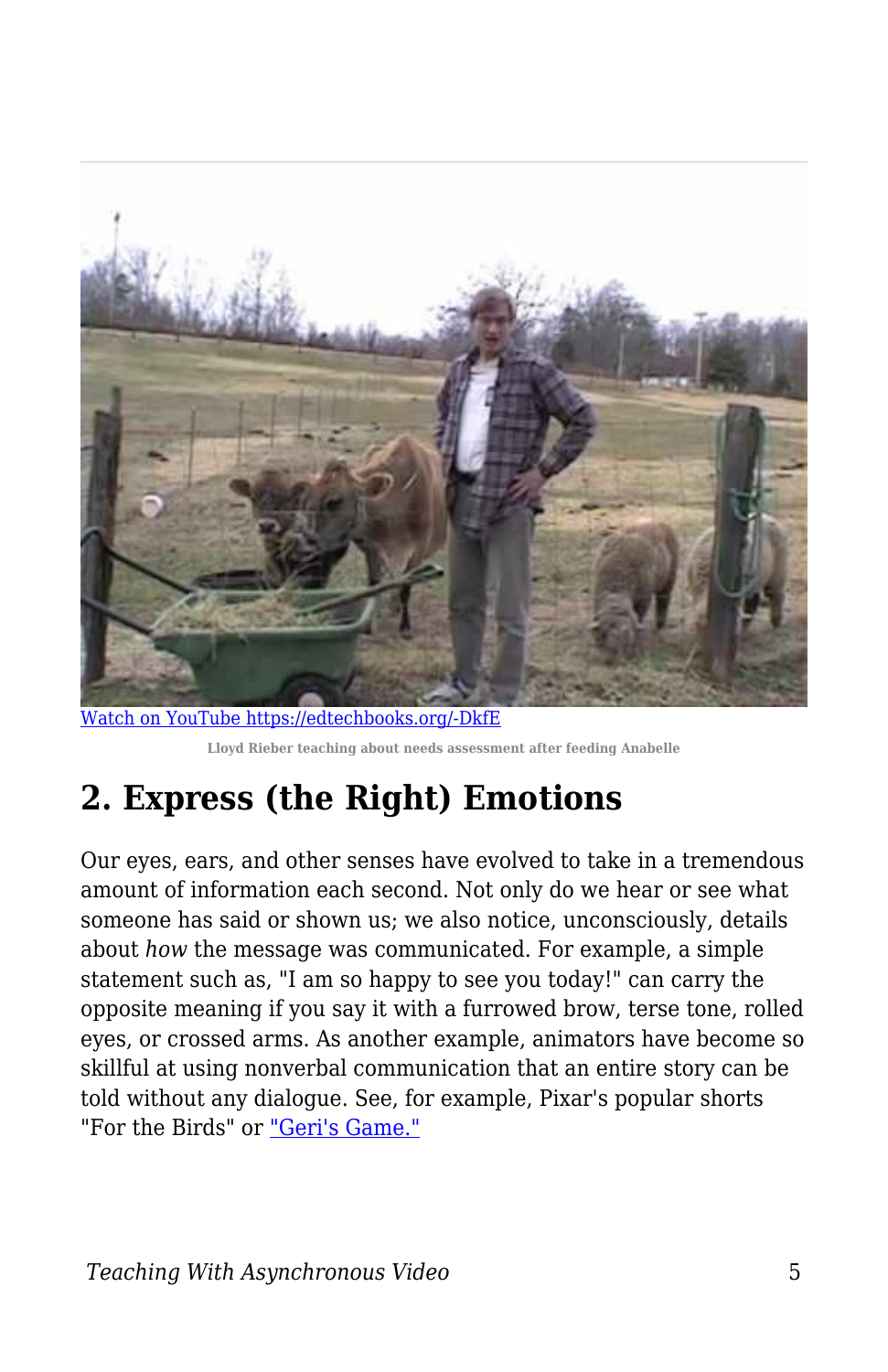

[Watch on YouTube https://edtechbooks.org/-xkI](https://www.youtube.com/embed/nYTrIcn4rjg?autoplay=1&rel=0&showinfo=0&modestbranding=1)

**For the Birds**

Some teachers are skilled at showing emotion in online videos. They smile, get excited, show surprise, lean closer to the camera, and otherwise talk *to the students* instead of to the camera. Students notice this and feel more connected to these teachers. Consequently they are more likely to reach out to those instructors if they have questions or need assistance and to feel more engaged in the courses. As an example, these two student quotes illustrate the connections that are possible in a class where the instructor used asynchronous video:

"It was like he was having a conversation with me even though I wasn't responding. He was talking to me as if I was right there in front of him."

"It seems like we are actually having that conversation even though we're not."

Meanwhile, other instructors are less skilled at showing emotions in

*Teaching With Asynchronous Video* 6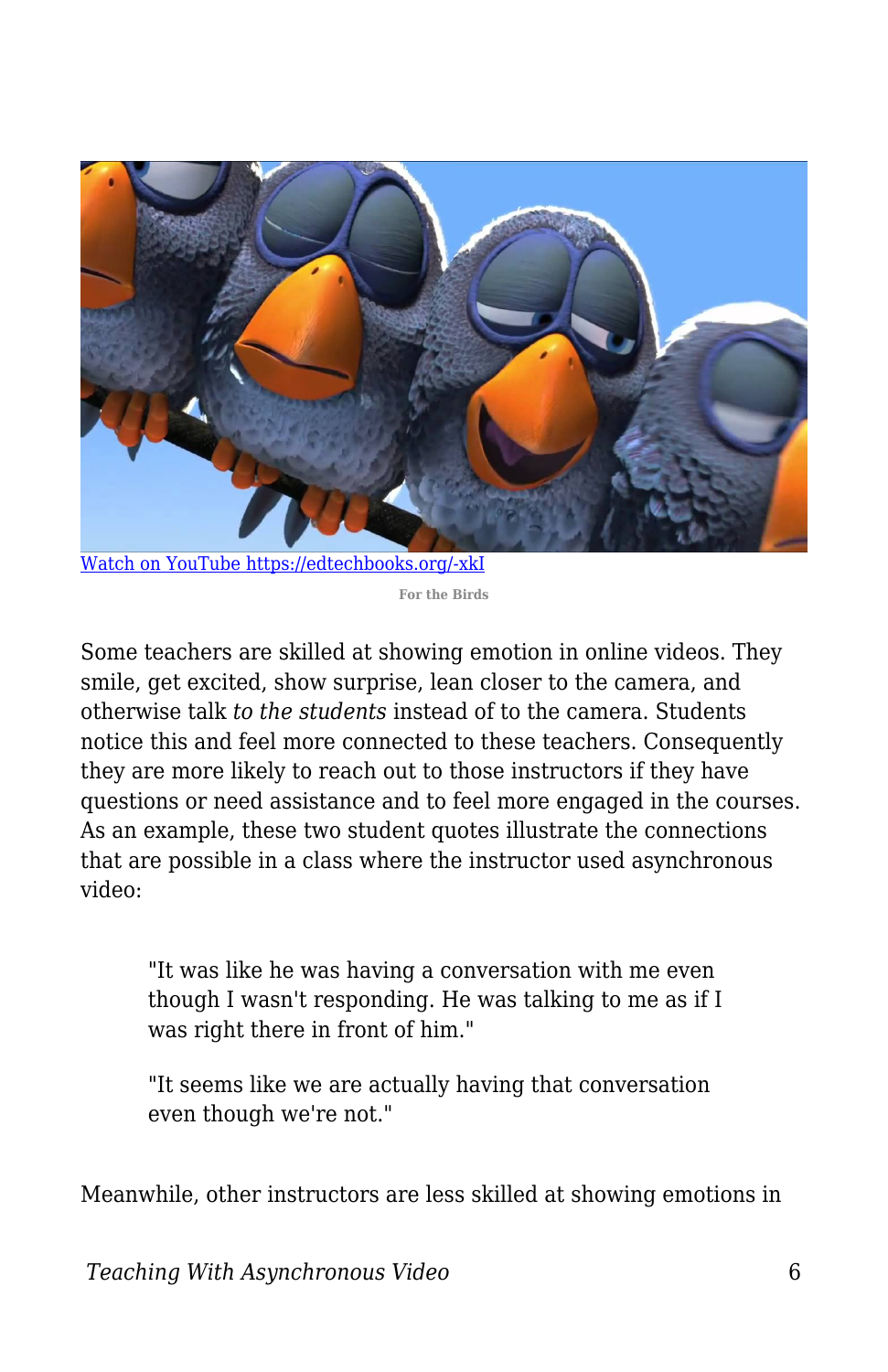their videos, and they come across as disinterested. Students in these classes do not feel the same sense of connection with their instructors and may even prefer text communication instead.

**Tip!** Your students will be more connected to you if they feel that you are talking to them directly. When recording your video, look at your camera instead of at your screen and imagine the student(s) you are talking to. They are really there…on the other end of the internet! Also, remember to smile, and greet your students when you begin, before launching into your instructional material.

**Tip!** Just as we can show positive emotions in a video, we can also easily show negative ones. For this reason, be careful not to record a video while you are frustrated—the students will probably notice and might misunderstand what you are trying to communicate.

**Practice!** Rewatch a video you record for your class, or ask a friend to watch it and provide you with feedback. Try watching it with and without sound. What emotions do you see, or is your video emotionless? (Remember ["Bueller? Bueller?"](https://www.youtube.com/watch?v=KS6f1MKpLGM&feature=youtu.be&t=15)) Are those the emotions you want to express? Now try recording the video again with a different emotional angle. Can your friend pick up the difference? Which would they prefer to see from their instructor?

### **3. Personalize Your Videos**

When we communicate in person, we personalize the way we talk by referring to someone's name, or referencing something we have in common ("Isn't the weather great today? Are you enjoying your walk?"). Using the exact same phrases to talk to everyone, without any variety, would feel awkward. Similarly, in online communications, we can increase the feeling that we are "present" with our students if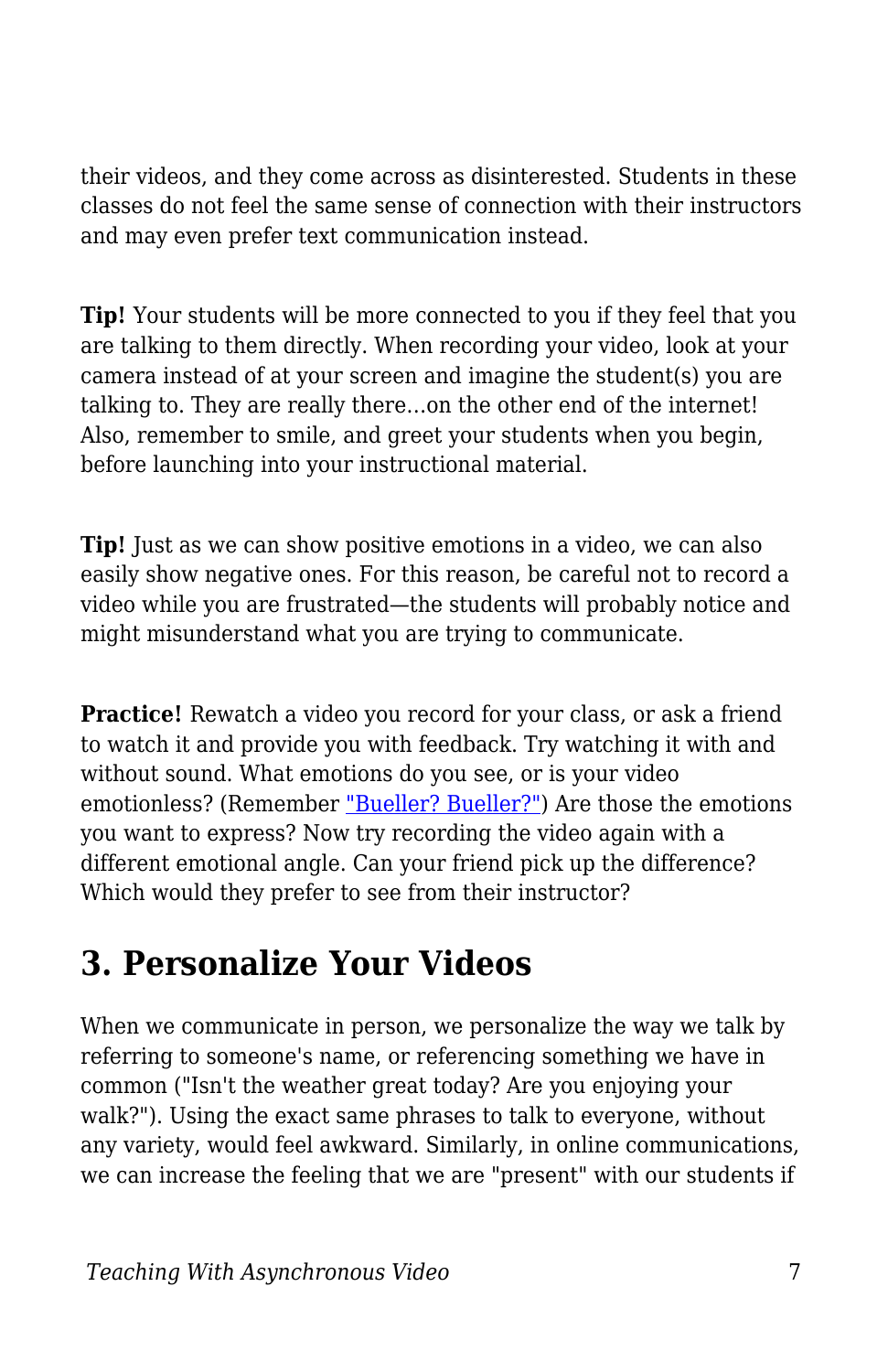we customize our communications with them. Undoubtedly, there are times when it is better to be efficient. If most students make the same mistake on an assignment, we might copy and paste a reply to them. If we didn't do this, we might not have time to give them feedback at all, and students appreciate receiving the feedback!

However, when we are trying to establish a connection with students, these canned responses can seem cold and clinical rather than personal. Instead, if we reference shared experiences or specific things about the student we are talking to, that student feels important and understood. For example, an instructor might provide feedback on an assignment by using the student's name and referencing their work or a snippet of a past conversation: "Sara, I remember you said you were from the Midwest, and I loved seeing you reference your hometown in your paper. It made me want to visit! I do have some feedback for you…."

**Tip!** In large classes, keep a notepad or computer document handy where you can write notes about students so that you can refer to them later. Doing this can help you remember what conversations you have had with which students—it is unlikely that they will forget! Referencing these previous interactions will give the students, and you, a sense of a continuing conversation—one in which they are active participants.

**Tip!** Sometimes creating video discussions that are not directly related to the content of the class can be really helpful in establishing a positive learning community atmosphere. With in-person learning, teachers will often chit-chat with students before, during, and after class. This casual conversation can be helpful in making students feel noticed and important to the teacher. Online, these conversations need to be created intentionally. Try creating a "chit chat" thread for students to talk to each other and you about off-topic things, or have a weekly thread where you suggest a current-events topic and ask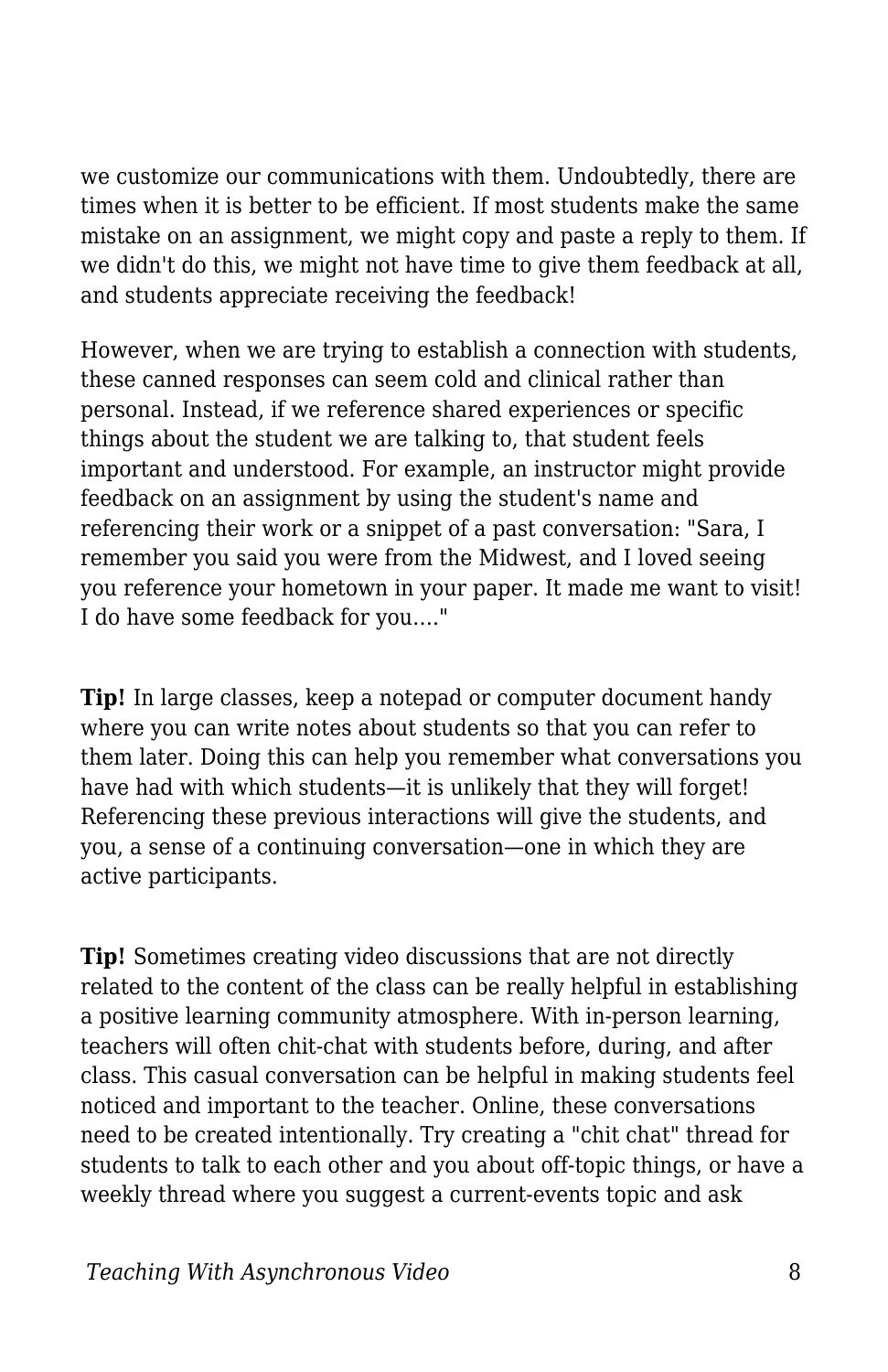students to record video responses. Be sure to reply to them and continue the conversation! As one example, when the 2020 COVID-19 quarantine began in the United States, I created a thread for students to share short, asynchronous video clips about how they were handling the directive to stay at home, which helped us find the good in the situation. They shared that they enjoyed spending time with family, watching movies, and catching up on sleep, and we developed a greater sense of a shared experience as we talked with each other about the current state of society.

### **Conclusion**

Charles Graham, well known author on blended learning, said, "Many learners want the convenience offered by a distributed environment, and, at the same time, do not want to sacrifice the social interactions and human touch they are used to in a F2F classroom."<sup>Footnote2</sup> We can increase this sense of the "human touch" in all of our interactions, including through text. However, video has a particular power to convey our humanity. In particular, asynchronous video can provide some of the convenience of online learning without sacrificing the human connection. If we personalize our videos to the students, express emotions, and strive to show them a little of who we really are as people, this can increase the feeling that we are "present" together in the class, even if we are physically separated. This feeling of presence can increase student engagement and satisfaction with the course, as well as students' feeling of connection and appreciation for the instructor.

## **Acknowledgment**

This chapter was written with the support of EdConnect and previously published at [https://edtechbooks.org/-TZma](https://er.educause.edu/blogs/2021/2/teacher-are-you-there-being-present-in-online-learning)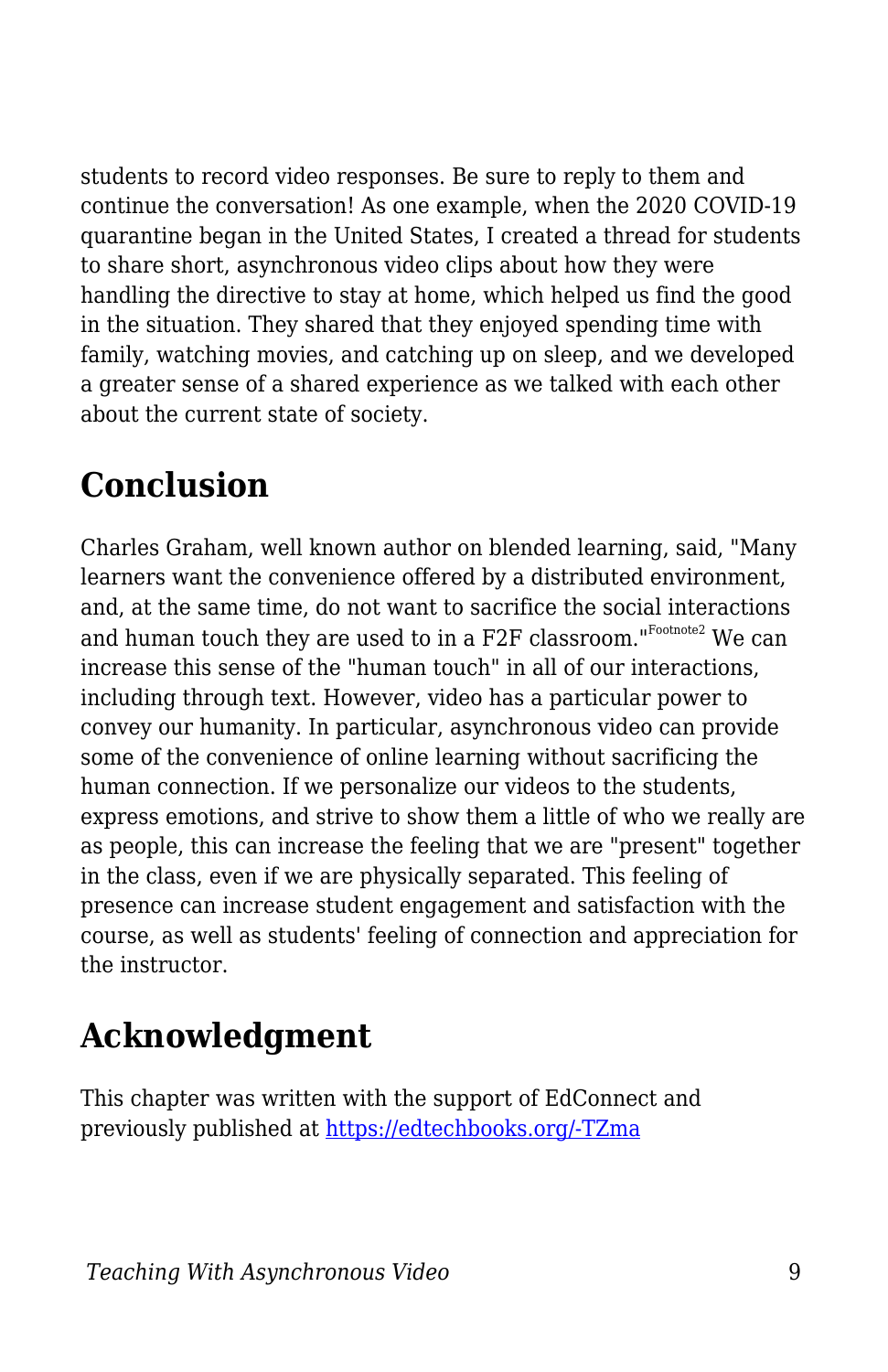#### **Notes**

- 1. Richard Culatta, personal communication, December 21, 2020.
- 2. Charles R. Graham, ["Blended Learning Systems: Definition,](https://www.wiley.com/en-us/The+Handbook+of+Blended+Learning%3A+Global+Perspectives%2C+Local+Designs-p-9780787977580) [Current Trends, and Future Directions,"](https://www.wiley.com/en-us/The+Handbook+of+Blended+Learning%3A+Global+Perspectives%2C+Local+Designs-p-9780787977580) in *The Handbook of Blended Learning: Global Perspectives, Local Designs*, eds. Curtis J. Bonk and Charles R. Graham (San Francisco: Pfeiffer Publishing, 2006), 9.